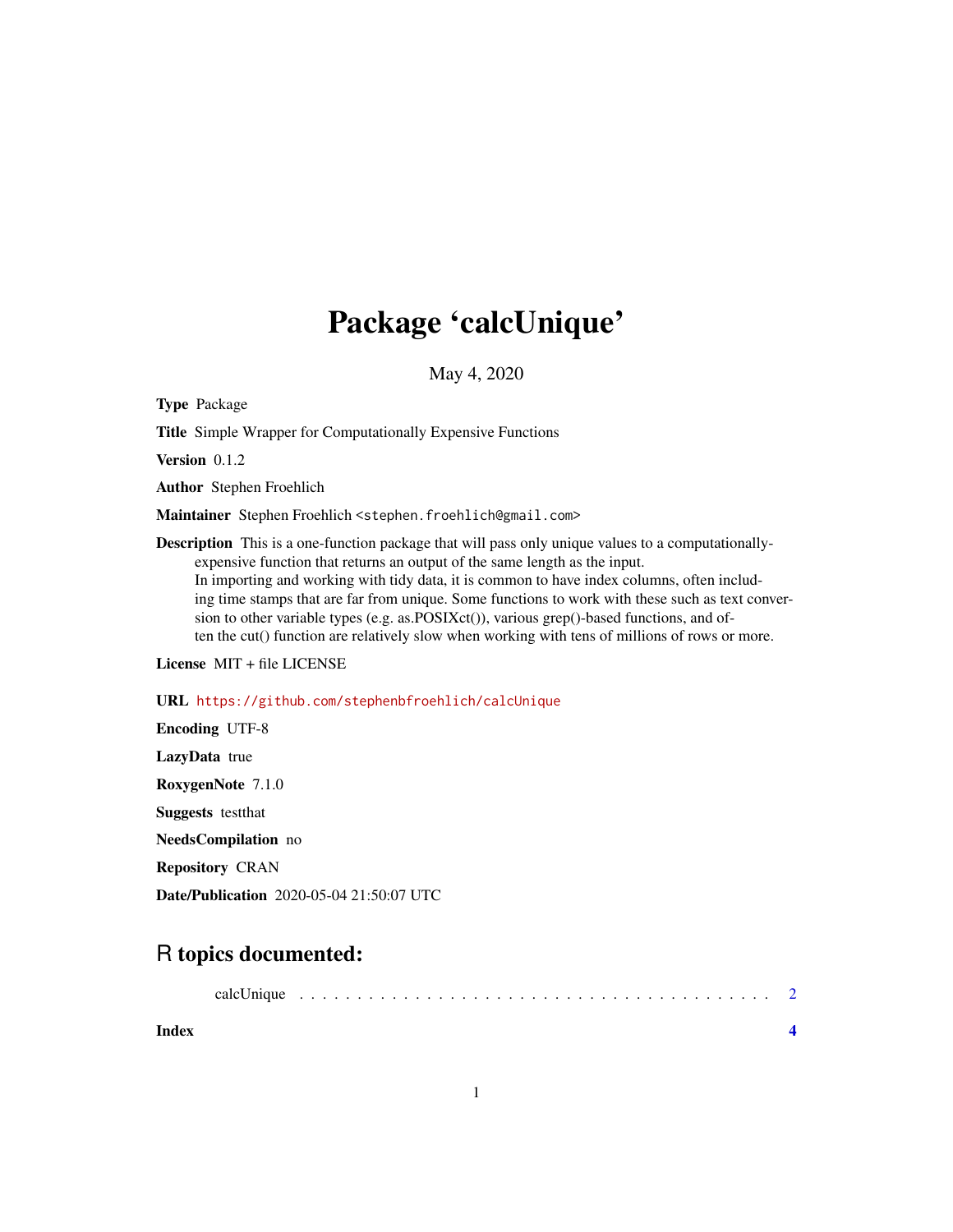<span id="page-1-0"></span>calcUnique *Pass only unique values to a computationally expensive function that returns an output of the same length as the input.*

#### Description

In importing and working with tidy data, it is common to have index columns, often including time stamps that are far from unique. Some funcitons to work with these such as text conversion, various grep()-based functions, and often the /codecut() function are relatively slow when working with tens of millions of rows or more.

#### Usage

calcUnique(x, .f, ...)

#### Arguments

|                         | A list or vector to be passed to . f                                                                                                                 |
|-------------------------|------------------------------------------------------------------------------------------------------------------------------------------------------|
| . f                     | The function to be called. It take as in input the incoming x vector or list and it<br>must return a vector or list of the same length as the input. |
| $\cdot$ $\cdot$ $\cdot$ | Any other arguments to be passed to . f.                                                                                                             |

#### Details

This wrapper function pares down the items to process to only unique values using hte unique() function. For a function that takes in a vector or list and returns a vector or list the same length, the inputs and outputs are the same as they would be otherwise ... it just happens faster.

#### Value

The normal output of .f as long as it is of the same length os x

#### Examples

```
#Create a sample of some date text with repeats
ts_sample <-
 sample(
    as.character(
      seq(from = as.POSIXct('2020-03-01'), to = as.POSIXct('2020-03-15'), by = 'day')
      ),
    size = 30, replace = TRUE
 \lambda#Now convert the time text back to POSIXct timestamps:
as.POSIXct(ts_sample)
```

```
#Do the same with the calcUnique function:
calcUnique(ts_sample, as.POSIXct)
```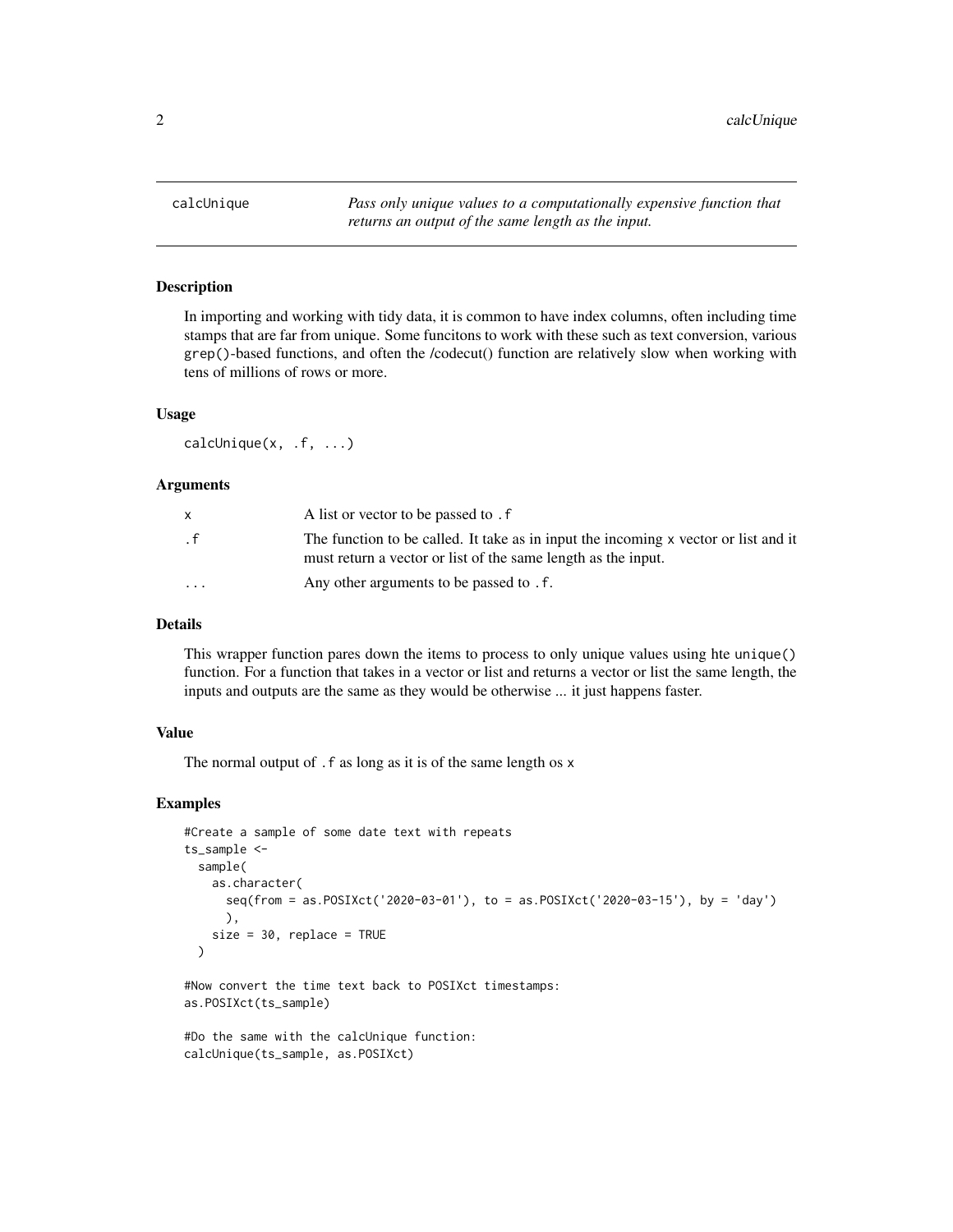#### calcUnique 3

```
#Just to show that the output is the same with and without calcUnique:
all.equal(as.POSIXct(ts_sample),calcUnique(ts_sample, as.POSIXct))
#An example for when the function doesn't take the vector as the first argument:
gsub("00","$$", ts_sample)
calcUnique(ts_sample, function(i) gsub("00","$$", i))
```